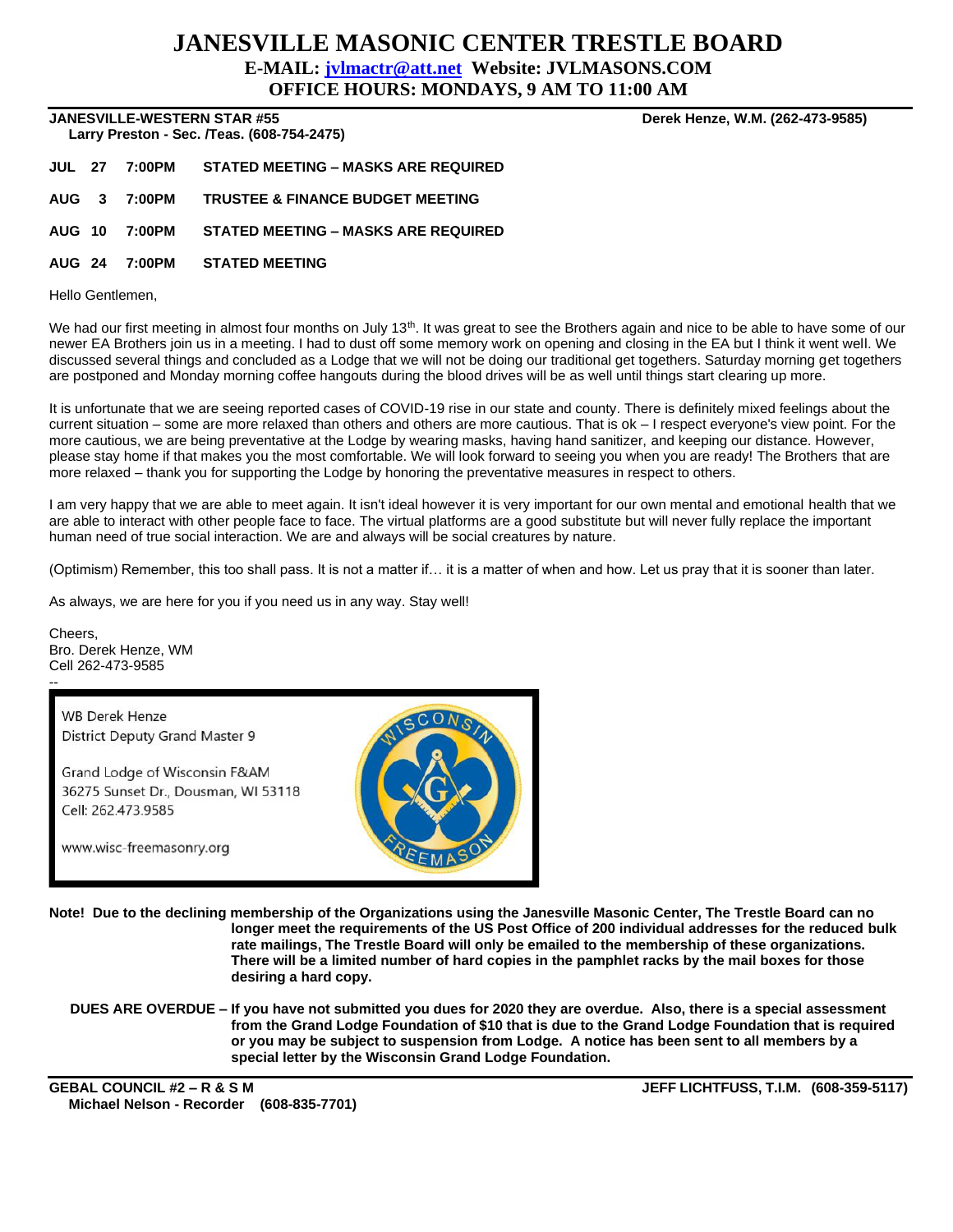## **SEE YOU IN SEPTEMBER**

**Note! Due to the declining membership of the Organizations using the Janesville Masonic Center, The Trestle Board can no longer meet the requirements of the US Post Office of 200 individual addresses for the reduced bulk rate mailings, The Trestle Board will only be emailed to the membership of these organizations. There will be a limited number of hard copies in the pamphlet racks by the mail boxes for those desiring a hard copy.**

> **\*\*\*\* Sunshine person for Janesville is: Ruth Burns (608-752-4938) \*\*\*\* \*\*\*\* Sunshine person for Beloit is: Lois Maxted (608-362-2417) \*\*\*\* Please call them if you know of anyone who needs Sunshine or a "Thinking of You" card.**

**JOB'S DAUGHTERS BETHEL #21 MOM VALERIE BRINKMAN-KAMPMANN, BETHEL GUARDIAN (608)201-5049 , Guardian Secretary () MOM KELLEY MAROTTA, Guardian (608)931-0322**

**SHRINE CLUB** DUANE HARVEY (608-754-1377)

|                | <b>JANESVILLE'S</b><br><b>TRESTLE-BOARD DESIGNS</b><br>E-mail: jvlmactr@ATT.NET<br>Website: jvlmasons.com<br><b>AUGUST 2020</b>           |                                                                    |                  |                 |                |                 |
|----------------|-------------------------------------------------------------------------------------------------------------------------------------------|--------------------------------------------------------------------|------------------|-----------------|----------------|-----------------|
| <b>SUNDAY</b>  | <b>MONDAY</b>                                                                                                                             | <b>TUESDAY</b>                                                     | <b>WEDNESDAY</b> | <b>THURSDAY</b> | <b>FRIDAY</b>  | <b>SATURDAY</b> |
|                |                                                                                                                                           |                                                                    |                  |                 |                | $\mathbf{1}$    |
| $\overline{2}$ | 3<br><b>JANESVILLE-</b><br><b>WESTERN STAR</b><br><b>TRUSTEES &amp;</b><br><b>FINANCE</b><br><b>COMMITTEE</b><br>7:00PM<br><b>MEETING</b> | $\overline{4}$                                                     | 5                | 6               | $\overline{7}$ | 8               |
| 9              | 10<br><b>JANESVILLE-</b><br><b>WESTERN STAR</b><br>#55<br>7:00PM<br><b>MEETING</b>                                                        | 11<br><b>AMERICAN</b><br><b>LEGION</b><br><b>MEETING</b><br>6:00PM | 12               | 13              | 14             | 15              |
| 16             | 17<br><b>BLOOD DRIVE</b><br>9:30AM-2:30PM<br><b>ZOR SHRINE</b><br><b>CLUB</b><br>7:00PM                                                   | 18                                                                 | 19               | 20              | 21             | 22              |
| 23             | 24<br><b>JANESVILLE-</b><br><b>WESTERN STAR</b><br>#55<br>7:00PM<br><b>MEETING</b>                                                        | 25                                                                 | 26               | 27              | 28             | 29              |
| 30             | 31                                                                                                                                        |                                                                    |                  |                 |                |                 |

**Mondays: - have coffee and conversation HAS BEEN PUT ON HOLD along with the Saturday Practice and Breakfasts.**

**AMERICAN RED CROSS BLOOD DRIVE: The Trustees are providing our building to the American Red Cross as a courtesy to the community and the American Red Cross. The American Red Cross will be holding a monthly Blood Drive every third Monday of the month from 9:30 am to 2:30 pm. Please help support them. Walk-ins are welcome but appointments are best. Appointments can be made through the jvlmasons.com website and clicking on the Red Cross icon or by going to redcrossblood.org. The next Blood Drives will be AUGUST 17, SEPTEMBER 21 and OCTOBER 19.**